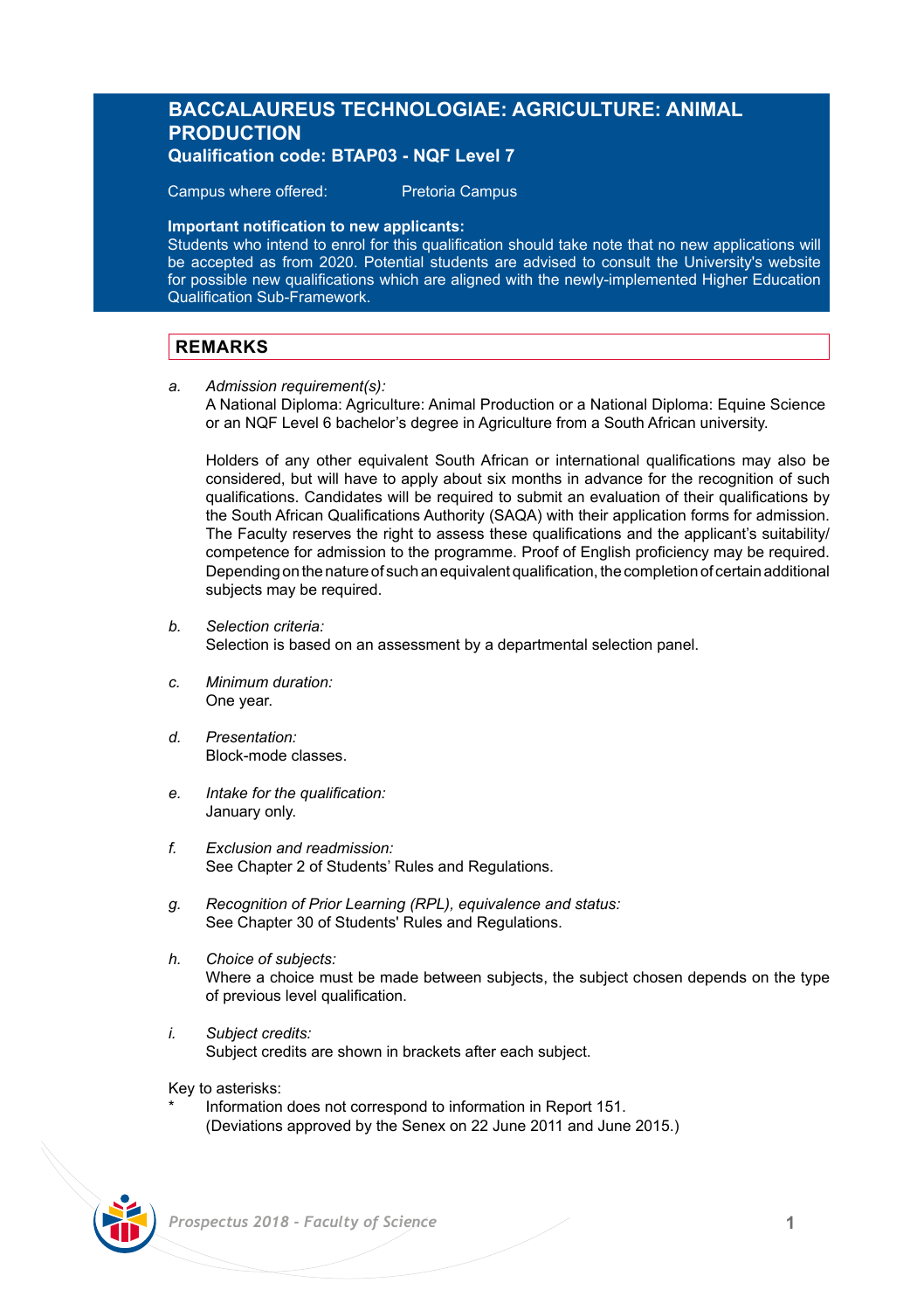# **CURRICULUM**

### **SUBJECTS PRINTED IN BOLD ARE NOT FOR REGISTRATION PURPOSES.**

| <b>YEAR SUBJECTS</b>                                   |                                                                                                                        |                                  |
|--------------------------------------------------------|------------------------------------------------------------------------------------------------------------------------|----------------------------------|
| <b>CODE</b>                                            | <b>SUBJECT</b>                                                                                                         | <b>CREDIT</b>                    |
| DPS400T<br><b>PJA400T</b><br><b>RMD100C</b><br>RMD10PC | Animal Production IV<br>Animal Science Project IV*<br><b>Research Methodology</b><br>Research Methodology: Agriculture | (0, 250)<br>(0, 250)<br>(0, 125) |
| RMD10QC                                                | Research Methodology: Biometry<br>plus one of the following subjects relating to the previous level qualification:     | (0, 125)                         |
| ANS400T<br>EQC410T                                     | Animal Science IV*<br>Equine Science IV*                                                                               | (0, 250)<br>(0, 250)             |
| TOTAL CREDITS FOR THE QUALIFICATION:                   |                                                                                                                        | 1.000                            |

## **SUBJECT/MODULE INFORMATION (OVERVIEW OF SYLLABUS)**

The syllabus content is subject to change to accommodate industry changes. Please note that a more detailed syllabus is available at the Department or in the study guide that is applicable to a particular subject/module. On 01 August 2017, the syllabus content was defined as follows:

## **A**

### **ANIMAL PRODUCTION IV (DPS400T) CONTINUOUS ASSESSMENT**

### *(Subject custodian: Department of Animal Sciences)*

Advanced concepts in small stock, poultry, pig, beef, milk and fodder production. Preparation and presentation of three seminars on approved animal and fodder production topics. (Total tuition time: ± 300 hours)

### **ANIMAL SCIENCE IV (ANS400T) 1 X 3-HOUR PAPER**

# *(Subject custodian: Department of Animal Sciences)*

Broadening the knowledge field of animal science through four modules, with an emphasis on animal physiology, nutrition, breeding and health. Animal physiology module covers growth and reproductive physiology. Nutrition will focus on digestion and metabolism of nutrients. Breeding focuses on principles of genetics, molecular biology and breeding systems. Animal health will focus on immunity and vaccination principles, parasites and animal diseases. (Total tuition time: not available)

### **ANIMAL SCIENCE PROJECT IV (PJA400T) CONTINUOUS ASSESSMENT**

## *(Subject custodian: Department of Animal Sciences)*

The development and evaluation of a control or development strategy and/or programme regarding a selected diversification or specialist field in agriculture, using existing literature. Internal evaluation on the basis of preparation for, and the presentation of a seminar, through a colloquium. (Total tuition time: ± 200 hours)

# **E**

## **EQUINE SCIENCE IV (EQC410T) 1 X 3-HOUR PAPER**

## *(Subject custodian: Department of Animal Sciences)*

Deepening the knowledge in the field of Equine Science through the following four modules: Nutrition, Reproduction, Exercise Physiology and Veterinary Care. Nutrition will focus on feeding practices and related problems in sport horses. Reproduction will concentrate on breeding systems and reproductive technology. Exercise Physiology includes principles of movement and training. In Veterinary Care, the existing knowledge of diseases and disorders will be deepened and new insights/ treatment methods will also be discussed. (Total tuition time: ± 300 hours)